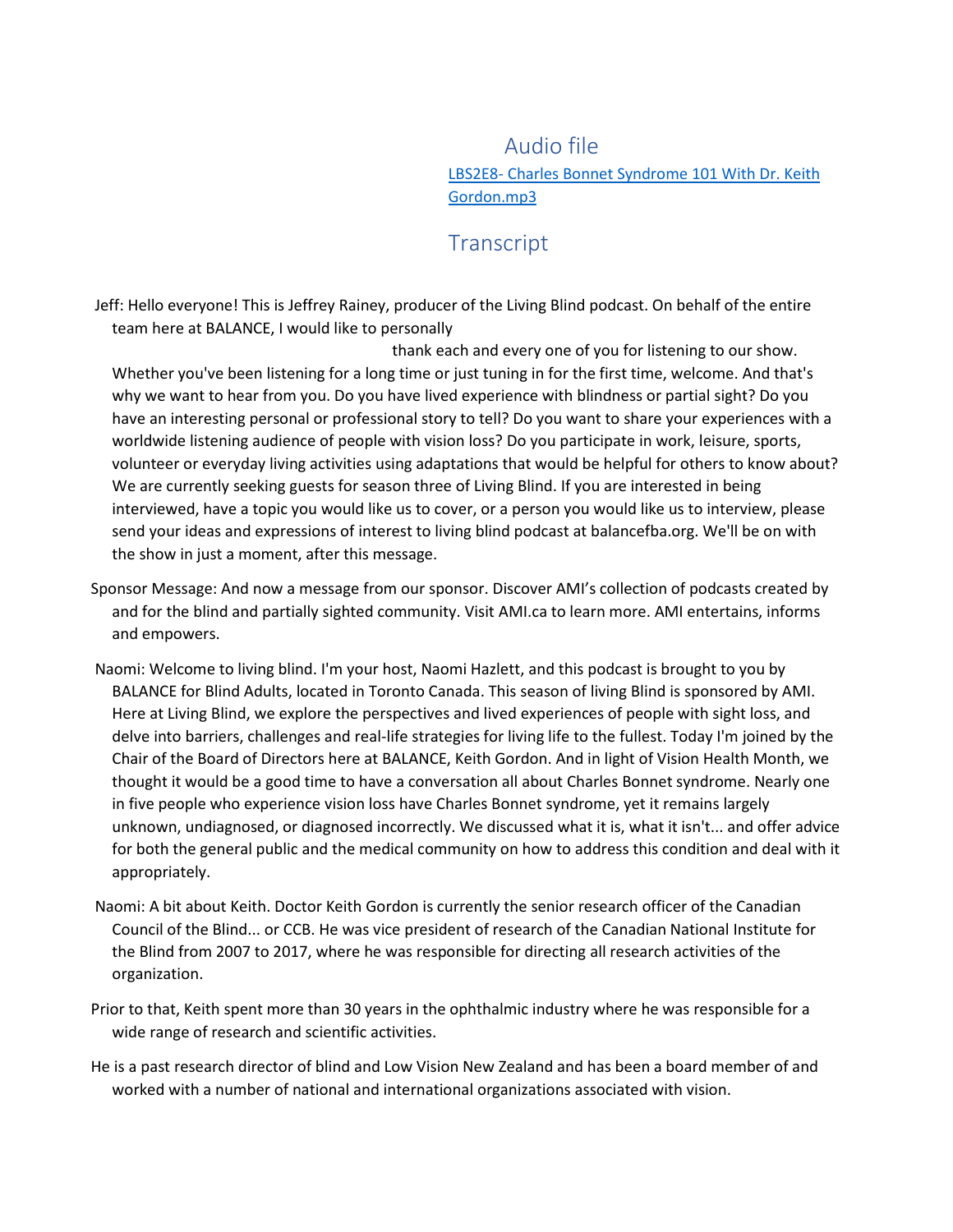Doctor Gordon's primary research interests lie in the area of ophthalmic epidemiology. He is an adjunct professor in the Department of Ophthalmology and Vision Sciences at the University of Toronto.

Welcome to the show Keith.

- Keith: Thank you very much Naomi, it's lovely to be here.
- Naomi: And it's lovely to have you. So, I'm going to start with the big question that I think the listeners would probably need to know which is what is Charles Bonnet syndrome?
- Keith: Okay, Charles Bonnet syndrome is a condition that's experienced by about one in five people who lose vision. The condition is one of having people experience visual hallucinations. They see things that, that aren't there. They generally know that they're not wrong, but they are sometimes quite bizarre. And it's, it's, it's quite an amazing condition because it's one that's been known about for over 250 years. And yet most people are not aware that it happens, and when it occurs to them, it can be quite frightening.
- Naomi: Can you provide some examples of things that people see or, or experience during the hallucinations?
- Keith: Yes I can. I've, I've talked to over the years to, to quite a few people about their experiences, and generally they're a little reluctant to talk about it because it sounds like they're going crazy and they very often they think they're going crazy, but they're not. It's not a mental condition.I talked to a woman once who used to see little men on the end of her bed every night when she went to bed. Didn't happen for long, but she'd see these, these little characters appear on the end of her bed. Then I once talked to a man who talked to him over a period of a year or so. And when I first talked to him he had just seen women in red dresses sweeping the floor in his living room. That went on from there to another time he saw the cloakroom tickets. When you check your your coat at an event they give you a little ticket. So he saw all over the walls and the and the ceiling of his room he would see these cloakroom tickets. And I think the last time I talked to him he had woken up in that that morning and he saw a man with a beard in bed with him. So it it can take these hallucinations can take some a lot of very strange forms. And within one person you can see it goes everything from a woman sweeping, sweeping a floor, to cloakroom tickets on the, on the roof, on the ceiling. Yeah, so it's, it's odd. People realize it's odd and, and... and very often they they're afraid to tell people about it because they don't want anybody to think they're going crazy. If somebody came up to you and said, hey, I saw the little men in the in the end of my bed this morning you know. You would think that's pretty strange. And if you don't mind, I'm can I go on and tell you a story. Because actually these are little men with umbrellas this woman said. So one day I was being interviewed by the Toronto Star, about Charles Bonnet and I told this woman about this woman who experienced. I told the interviewer about the woman who experienced. Little man with umbrellas at the end of a bed. And she went away and started writing an article, and her sub editor was looking over her shoulder and since reading what she was writing and he, he said, "little men with umbrellas, he said that's what I have that's a that's what I see". And he subsequently wrote an online article about his experience. He had... he had gone blind in one eye and he was seeing little men with umbrella, so I don't know that everybody sees little men with umbrellas but, but there, there is a a commonality. And one of the commonality is actually is that people tend to see they quite often see little people little things. It's called "Lilliputanism", named after "Gulliver's Travels" in Lilliput. But these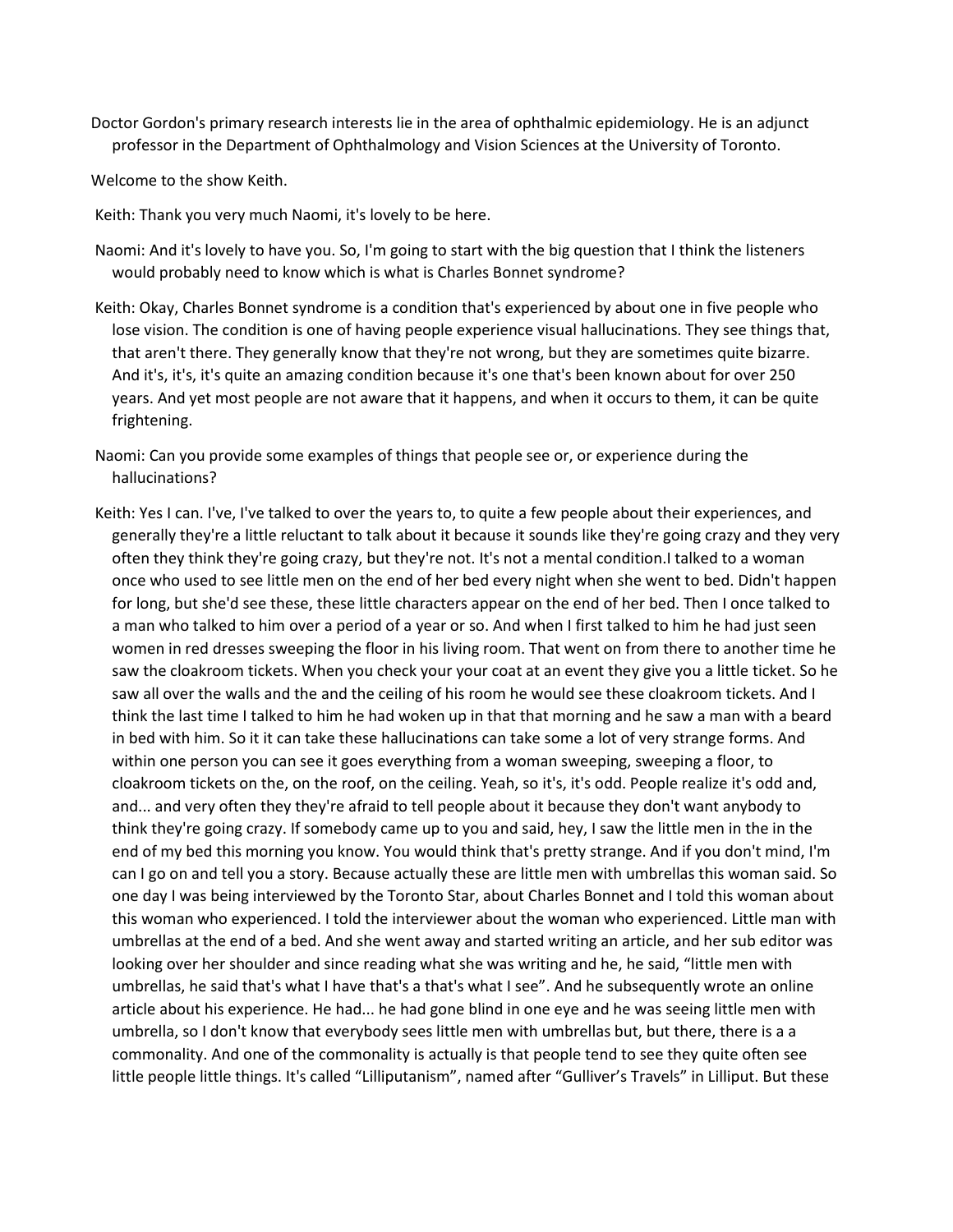little people, not everybody sees little people, but it is it is one of the facets of, of Charles Bonnet syndrome.

- Naomi: So it's not necessarily what people see aren't necessarily related to something from their life experiences. In fact, it sounds like it can be quite out of the blue, what they see.
- Keith: You know it's it's it's... this hasn't been adequately studied from a uh, brain perspective. It appears that one has to has to have had vision. Generally people who go blind from birth or early on in life don't experience hallucinations. So there's some feeling that there there is a memory component the the neural experts at this say that they don't think it is a memory thing. But it's it's hard to believe that it that that that the brain isn't remembering in one way or another something that it's seen. There have been one or two cases in my literature of children that have experienced Charles Bonnet, so it's It's very very rare in children. So it it is somewhat a life experience. Did this man have to had seen a lot of cloakroom tickets in order to see them on the ceiling? I don't know, but there is some connection between your experience and your your visual experience and what you see after you lose your vision. The analogy that's usually made with Charles Bonnet syndrome, it it they make analogy with people who have a phantom limb syndrome where they lose a limb and then still feel that you know they no longer have a hand or fingers, but they still feel that they can feel their hand in fingers even though there's nothing there. And this is regarded as the the the brain equivalent of, or the ocular equivalent of losing a limb.
- Naomi: Almost you know, as if the brain is losing some information that it used to have, and it's trying to fill in the blanks essentially.
- Keith: Yeah, that's that's, that's a very good analogy then. You know there a lot of people experience some sort of patterns and and that to me is a little bit like the brain has some, some sort of background noise going. One which is usually overridden by what it sees, which is stronger than the background noise. And when you stop the the seeing things in the front, maybe the brain is it's the background noise that you've seen, so but there's there's very little work that's been done in that area.
- Naomi: The brain is, I would agree, definitely an area of an undiscovered country. There's a lot of research that I think is yet to be done, and it's great though I think it's important, and I'm sure you would agree, to research Charles Bonnet syndrome. Uhm, because like you said, a lot of people aren't aware of the condition, and I think if we understand more about it, uhm, you know whether or not there's a treatment or not, we can understand at least the mechanisms and help people who have it. You know, understand a little better of oh why is this happening to me and you know, is this something to be concerned about? So I guess what I'd like to ask is, in your experience, have you seem to have talked to a few people who have Charles Bonnet Syndrome, and you said you know, people are sometimes embarrassed or feel as if they should probably not tell other people. Have you found that they... well, what have people's reactions have been? Are people distressed by them? Do they kind of learn to live with them? What, how... how do people cope with this condition?
- Keith: Well, we, we did a little bit of research at a few years ago when we the first study we did and then we go back and talk about the history of the research that I've been involved with. It hasn't been from within, it's been if you like a lot of it has been how, to look at how people are feeling. And I'm an epidemiologist, so the first thing I did was to look at the, the prevalence of this condition in the general population. So initially we did a study where we looked at about 2600 people who were coming to the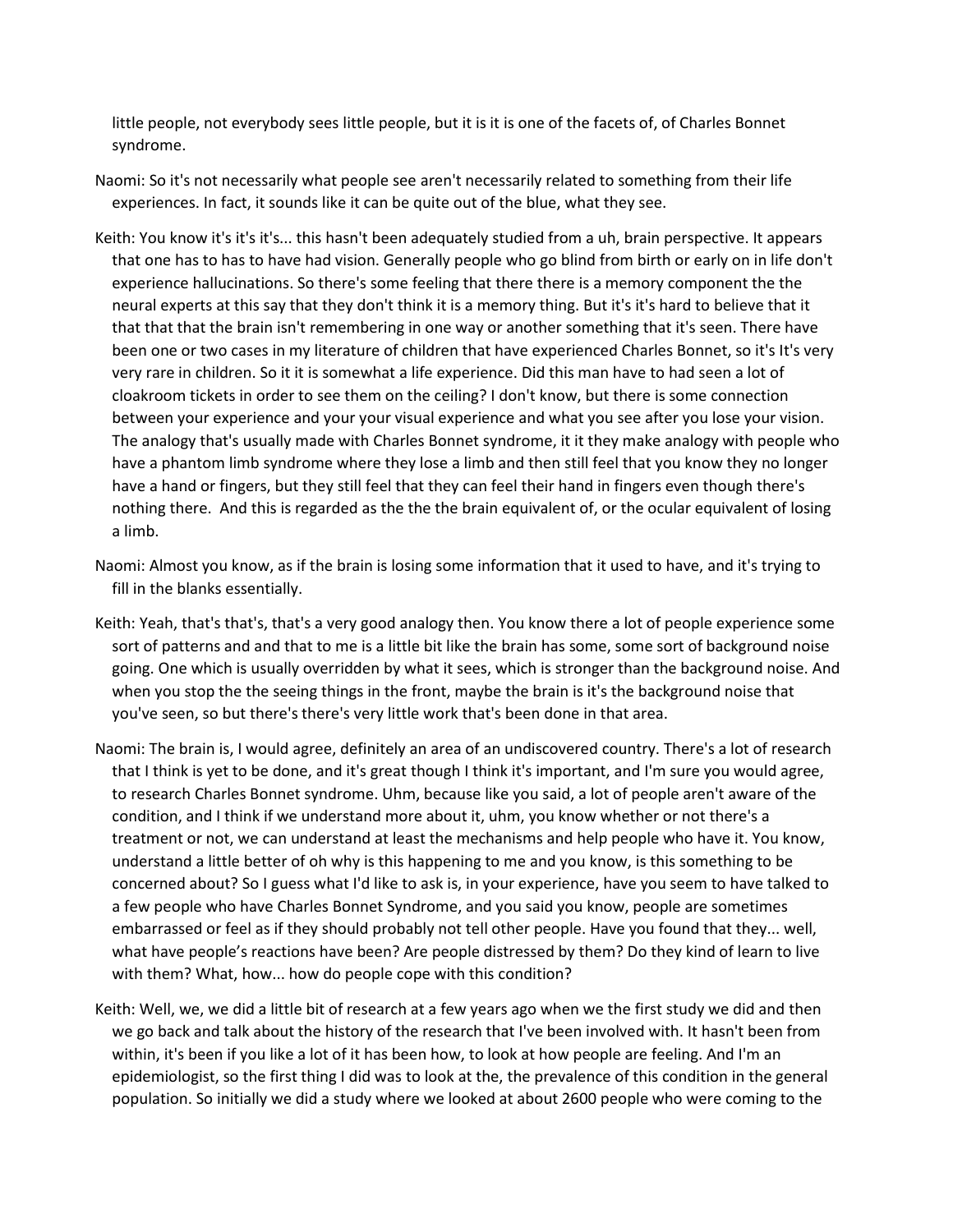CNIB for, for vision rehabilitation, people who had had vision before and we're coming to CNIB to get rehabilitated for the lost vision and they found there that about one in five of people had the condition. And the number was about one in five, irrespective of the cause of the vision loss. So people who had glaucoma, they were about one in five, or people with glaucoma.And people with retinal diseases and and people with diabetic retinopathy. All three conditions about one in five people had the condition. So, I guess the first thing to know is that it's it's not the disease that's causing the condition. It's the vision loss, so it doesn't matter how you lose your vision, you have the potential to develop Charles Bonnet. Not everybody is going to get it. You know four out of five people are not going to get it if you want to look at it from the positive side. But people should be aware that it's a possibility. And we found that doctors knew very little about it. GP's... people go to their GP and say, "hey, I'm seeing things" and the GP's were not aware of it. We did we did a survey of general practitioners and found that about over half had never heard of the condition and about % never really looked at at patients in that way. We asked them if they ever told their patients that it was a possibility and they they said no. So there's a, it's a real knowledge gap, yeah and I thank you for, for doing this podcast, because I think hopefully we'll get to spread that knowledge to a few people who aren't aware of it. But then to come back to answer your question, I'm sorry this is a long way to get... your question is, how do people really feel about it? We did... we took some of these two 2500 people and, and asked them, uh, how do they feel about their condition and do they... does it upset them? Does it make them mad? If I tell people what do, how do they feel about telling people and when they tell them, what kind of responses do they get? So to get back to your, your first question is are people upset about it? I think there's a there's a very, very wide spectrum. Some people are OK with it and and and others are are really put off by it. And I think about a third of the people don't like it. And I think some of the reason they don't like it is that they don't know about it. I think if they were aware of that it happened, they, they would learn to live with it. Now we also asked people how long they they experienced it and mostly it was very short, like a half a minute, or a few minutes a day. It can last for for months. It can last for years. Doctors used to tell patients that are doing it, it won't last for more than a year and a half, and then there was some research done in the UK that showed that there were a lot of people who had it out more than five years. So it it varies. Generally people can live with it if they are aware that that that it's not a mental problem. It's then they're not going. To... People are afraid that they're like they're going to be committed. And I think that that's a valid fear. Everyone said when I published the 1st paper about the prevalence. I had a a an ophthalmologist call me, who told me that he had a patient who was committed to a psychiatric ward of a hospital, and the only thing wrong with the patient was that they had lost vision. So so it is an issue. And the medical community and the general community need to be more aware of it. On the side of, you know, do people can people like it? I gave a talk once in in in New Zealand to a group of of people who lost vision due to retinal diseases and the woman came up to me afterwards. She said, you know, I see these lovely patterns in front, in front of my my vision quite often. She says I really like it. So you know some people are annoyed by things and others tolerate it, and then others really like it. So you you've got a complete spectrum.

Naomi: That's fascinating to to know. I mean, I guess it's no surprise because everybody is different and the experience is different for everyone. I can imagine that you know, perhaps for some people it would get in the way or be distressing, but sounds like there's some beautiful patterns that come up for others as well. And it's interesting again that I I didn't know that you know, it could be of such short duration, so just a minute or two versus you know, on the other hand some people have the condition for quite a long time or a short time. So there's a lot of variability from what I understand.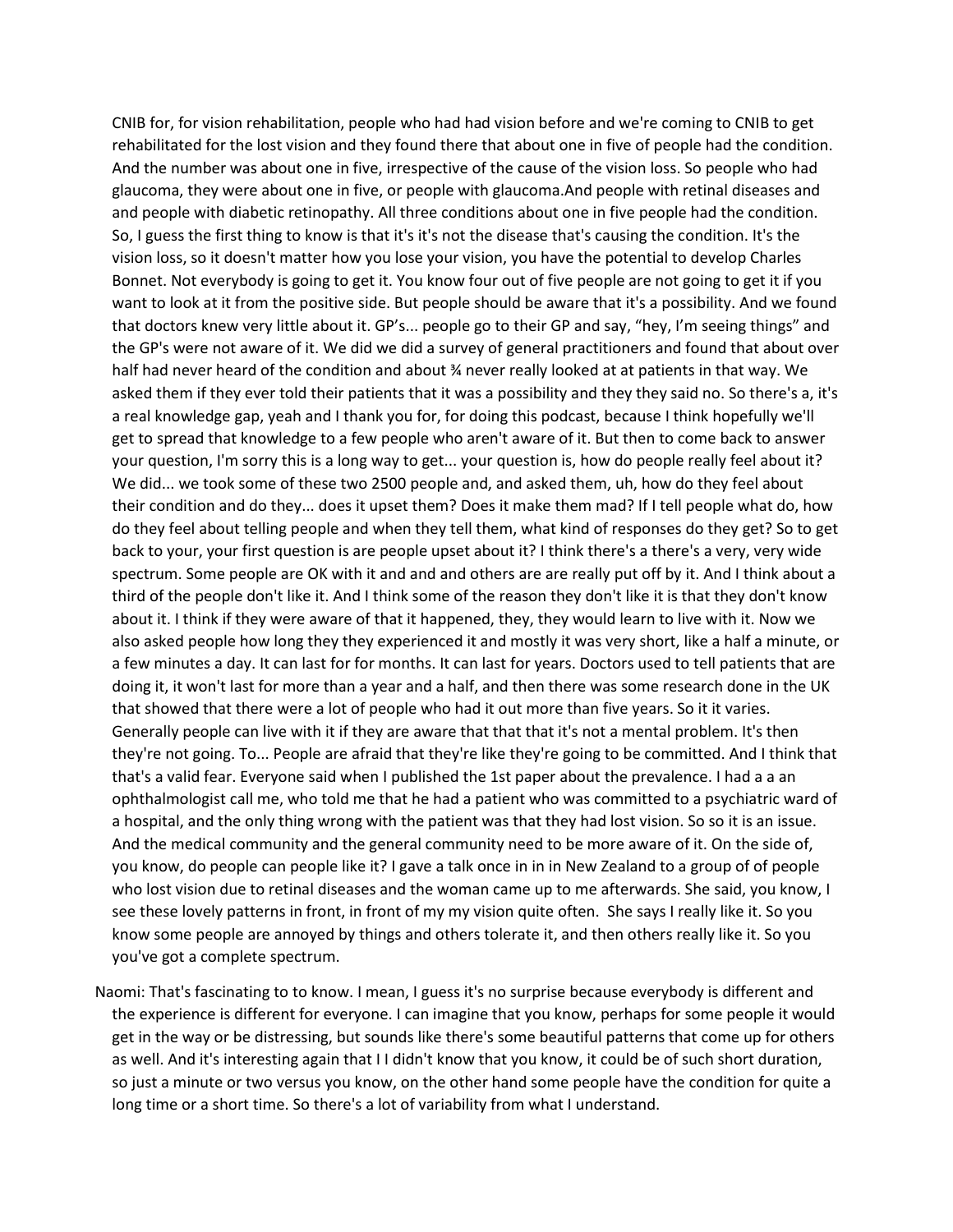Keith: Yes, yes, absolutely.

Naomi: You don't mind me asking. I'd like to take a step back. How did you get interested in researching Charles Bonnet syndrome in the first place?

- Keith: No, that's that's a really good question because uh, I I worked for 30 years for a company that made drugs and devices for ophthalmology. Which meant that I attended a lot of meetings of ophthalmology groups and optometry groups. And and I never ever heard of this condition in 30 years. I'd go to ophthalmology conferences and nobody ever mentioned. Then I joined CNIB, Canadian National Institute for the Blind and, and the first meeting I went to when I was there, there was a, uh, low vision ophthalmologist who was something of a specialist in Charles Bonnet gave this talk and she started talking about people seeing little characters on top of their TV and things of that sort, and I said, "well, hold on a second, I've never heard of that kind of thing I've been in this business for 30 years". So I started digging into it and so you know, if that's happening to people, we need to know at CNIB, we need to know how many people are coming to CNIB with this condition, 'cause our staff needs to know how to deal with them. So that's when I did that research that showed that about one in five people had it when they were coming to CNIB before vision rehabilitation. But it was basically that one talk that that got me interested in it, and the fact that I I was I've been around, around the business for a long time and I knew nothing of it.
- Naomi: Yeah, no, that's very surprising, but I guess on the other hand, it it isn't in the sense that if you don't mind me sharing, I had a similar experience of working with someone prior to knowing what Charles Bonnet syndrome is and you know having to discover the condition through you know, other Folks at BALANCE for Blind Adults who were aware. So you know, this individual was seeing witches, and you know, as a person who you know as an Occupational Therapist, my mind goes to like to your point schizophrenia or another condition that might be causing hallucinations. And I think you've talked about how troubling that can be because people will not get the help that they necessarily need. They'll be, you know institutionalized or they go through the mental health system, whereas that's not necessarily an appropriate treatment for the condition. So I'm happy to hear that you were able to be introduced to it. It's a shame it was a little bit later. But you know, you certainly taken it from here and continued to raise awareness. And you know that story and the stories that you told is just served to demonstrate why it's so important to continue to raise awareness, not just in the community, that certainly is helpful, but also to people who are helping folks with visual impairments and just, you know, doctors and other professionals more widely.
- Keith: Absolutely, but as you said that I, I think I it's worth making the point that that you one should not dismiss because you because one has lost vision and is having hallucinations, one should get checked out. You want to not dismiss the possibility of there being another underlying condition. So that should be everybody should rule that out. But there are conditions such as there's certain drugs that cause hallucinations. There's certain conditions like Parkinson's disease can cause hallucinations, so one needs to go to one's General Practitioner or a neurologist and get those things ruled out. You know, on the one hand, you shouldn't be afraid of them, but get them ruled out and then you can say, "oh, it's just it's just my Charles Bonnet".
- Naomi: Yeah, and I think that's an important thing to keep in mind is, you know we talked about people being afraid of being crazy, you know, but that's having hallucinations are it's just the thing that happens. I think that you know, as you've mentioned, Keith, if they bother you, certainly seek help. Or if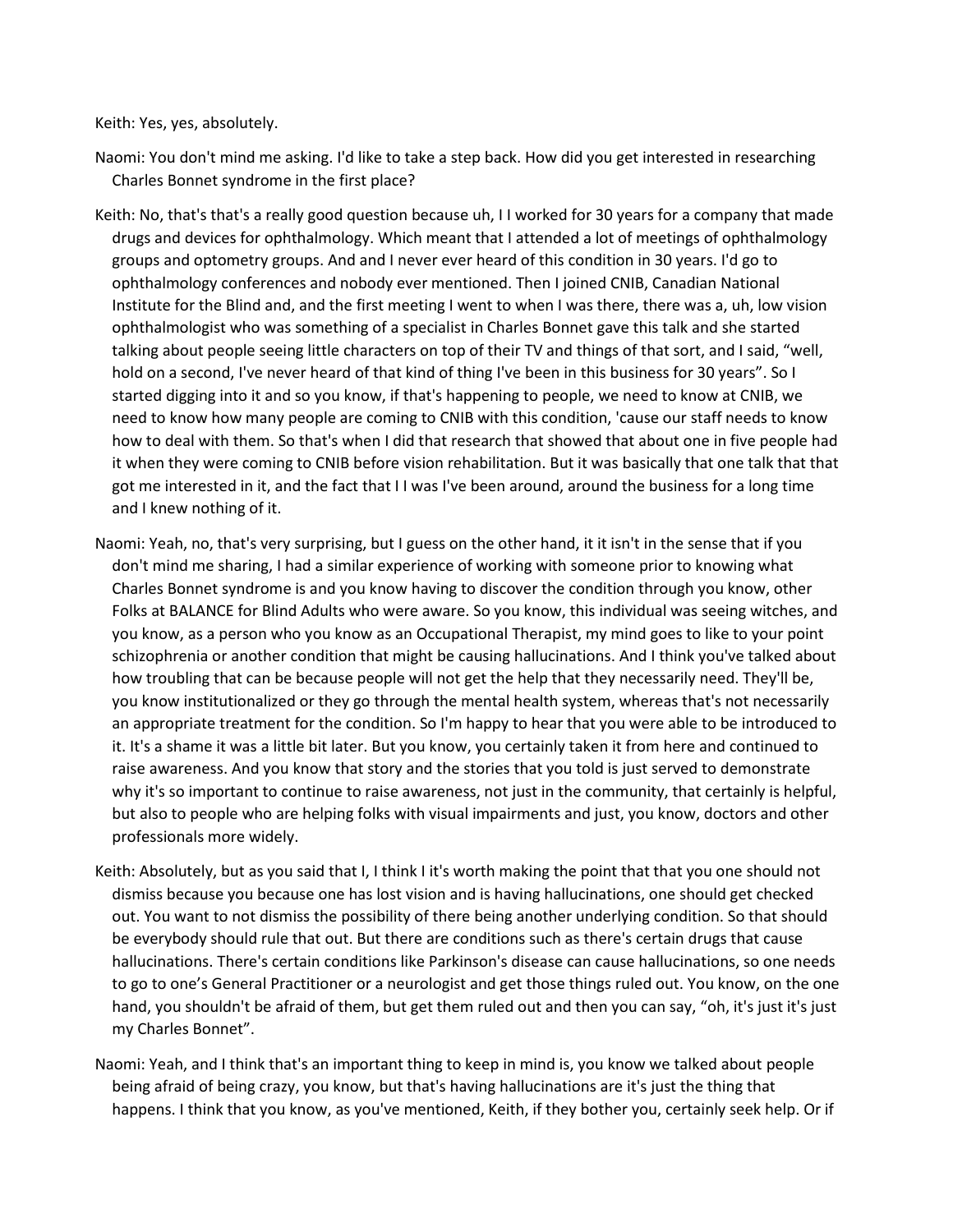you want to know what's going on, absolutely talk to your General Practitioner, but I do think that it's important to destigmatize that experience because that's keeping people from getting help I think, right? Like knowing that fear of being labeled as crazy or, or something like that.

Keith: Absolutely, you know, I'm full of these stories. I've that I've collected over the years, but they're all anecdotal, but they they all add up to the same, same situation and I I had a, uh, a woman call me one day and she said "I'm seeing these things and I called my ophthalmologist and told him that I I thought I was going crazy and he agreed". To the Ophthalmologist's credit, he referred her to a neurologist, so so he didn't didn't do it out of hand, but we shouldn't, shouldn't have people automatically saying, "oh yeah, you know you're crazy, forget about it" You know, so not everybody like that I would say that most Ophthalmologists and optometrists are fully aware of the condition. Now we did another little research where we asked retina specialists. Retina specialists see a number of people every day who have lost vision. And we asked them if when they had somebody in their office who had just lost vision, do they tell them about the possibility of developing Charles Bonnet? And and more than half of the of the responders said that they didn't. That that means that you know people are being sent away from the office. They're losing vision and then they start seeing things and the doctors never told them that that could happen, and I think it's it's really important that that doctors at all levels are aware that that's a possibility. And if they know somebody is losing vision, tell them that it's a possibility. You don't need to lie in bed worrying about it. If it happens, it happens and it's not going to do any harm to you. But you you can live with that and it eventually it'll go away.

Naomi: Especially since it's one in five, is the prevalence. That's quite a quite a lot of people and...

Keith: One in five people losing vision, not one in five in the population.

- Naomi: So out of yes. So out of out of people who are losing their vision or perhaps have lost some the prevalence of Charles Bonnet is one in five. But you know that all the people coming into a low vision ophthalmologist, its quite likely, you know it's not an insignificant number, so I I agree that it is surprising that a lot of Ophthalmologists wouldn't provide that information. But you know... Are there resources that doctors or other practitioners can access if they want to either learn more or provide that information to their patients?
- Keith: There are a couple of websites. There's an organization in Australia called the Charles Bonnet Foundation that has a fairly good website. The the the RNIB in the UK has a pretty good Charles Bonnet segment on their website and there's a new Charles Bonnet Foundation in in in the UK that I don't remember the name of but they have provided information. There's one thing I'd like to address if I may. People always ask, ask, you know, is Is there a way that that that can be treated? And the answer is generally no, but there are some things that you can do. So the first thing I think one can do is make sure you get your eyes properly checked. So if you you know, obviously you've got on opthamologist and you've lost vision, then you probably have have had it checked, but there are people who who haven't had their their spectacles corrected for for a while. And if you get your your eyeglasses checked, sometimes just can make enough difference that that your hallucinations might stop. The other thing is sometimes if one's vision loss is due to cataracts very often, the cataract surgery improves your vision enough that the hallucinations are going to go away. So make sure that you're in touch with your your optometrist and ophthalmologist to get the latest on the status of your eyes. Then there are things that that people try. People try blinking and people try and look looking up and looking sideways and as an Occupational Therapist, I'm sure you you know you know more of these than I do, but the the whole lot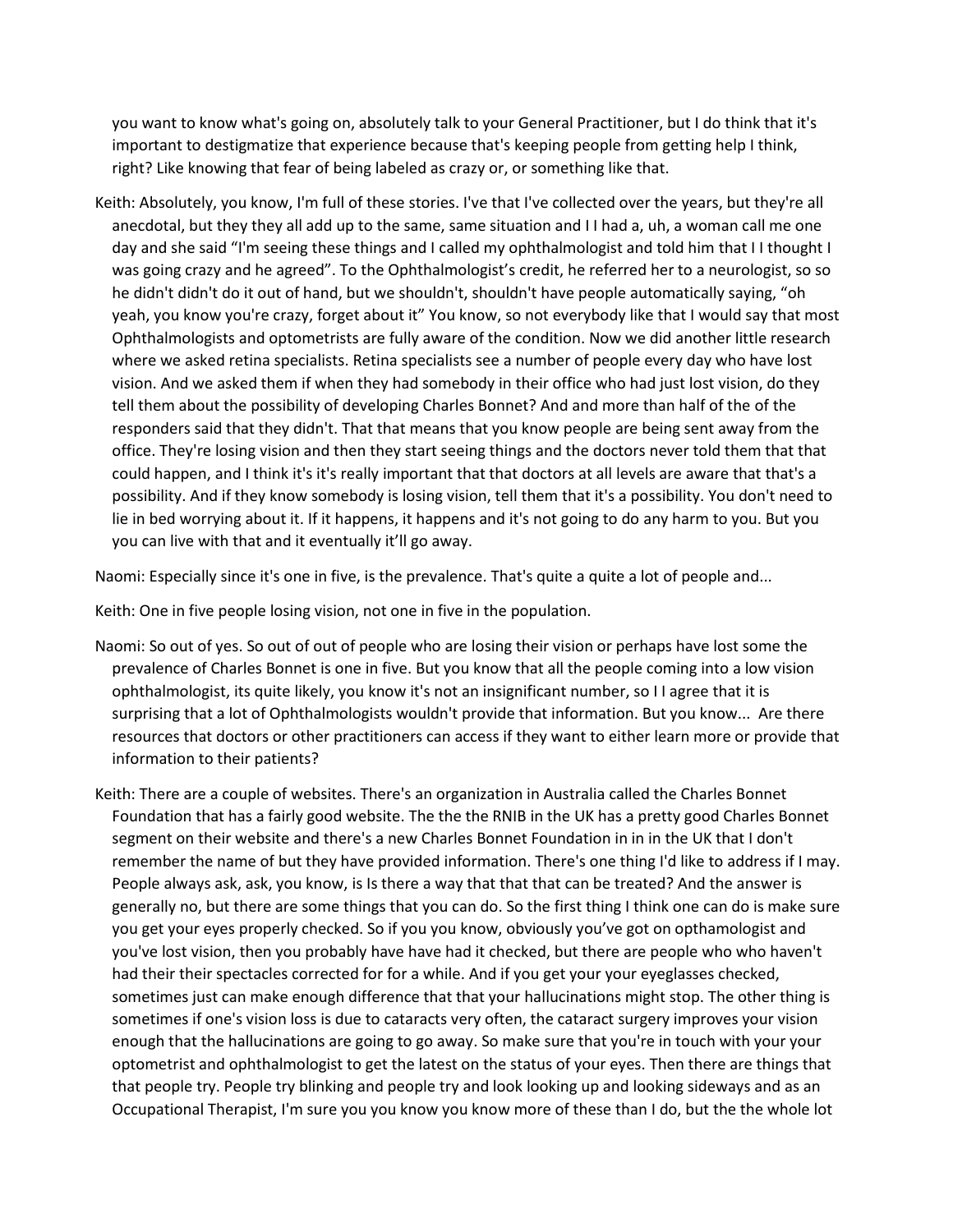of things. People say if if your hallucinations usually happen when you're sitting down, then stand up. If they happen when they stand up then sit down. So just change your environment. People find if you put on music sometimes that that helps. It just interrupts the environment. So try a lot of different things. Some of them work, some of them don't. And the most important thing, I think that an individual can do is talk to people. Talk to others that that have that have experienced the condition and find out what they've gone through. And and talk to your family and friends and tell them about it. And if they laugh, give them hell! It's not a laughing matter and something that people need to become aware of and and become accepting of.

- Naomi: I feel like you've provided listeners or you know people who may be wondering to themselves... "oh, I Maybe I should I ought to get this checked out". Or you know, I think you've provided a lot of information for people to get started. What advice would you have for you know folks like me, Occupational Therapists, doctors or people who who Independent Living Skills instructors, people who work with people who have lost or losing their sight? Do you have any advice for them or for me about how to approach the subject or how to work with somebody with this syndrome?
- Keith: Yeah, if I can go back at one time, the people who who did vision rehabilitation were told "don't don't talk to people about Charles Bonnet, you're not, uh, you're not a psychologist or a neurologist... you don't have the ability". And I think that's totally wrong and at at CNIB we we changed that. It's important for people to talk and to listen. So as a as as a vision rehab instructor, I think first of all, people should be reassured. This is not a mental thing. It's got nothing to do with with your age. It's got nothing to do with dementia. People who who have dementia do get visual hallucinations or can get visual hallucinations, but they're different... visual hallucinations from other conditions. Often people are a bit of afraid of... they, they interact with them. If somebody is interacting with a hallucination, it's not Charles Bonnet. People who have Charles, but I know that that it is not real. In fact, I had a GP called me up once who had a patient and we had a whole discussion. And in between us we came to the conclusion that this person didn't have Charles Bonnet and needed to be seen for something else because the person was interacting with their with their hallucination. It shouldn't cause paranoia. So that's the first thing. Give him some reassurance as a vision rehab worker and and just let them talk and tell them that It's it's normal that it is something that people who have vision loss experience. And if they want to... if you're a Vision Rehab Instructor, you probably know other people with the condition. See if they will talk to each other because reassurance from others is really helpful.
- Naomi: That is very helpful to know. I think that the biggest take home is don't be afraid to talk about it. You know, don't be afraid if you are experiencing visual hallucinations, don't be afraid to bring that up to a doctor or even your loved ones. You know whether that's a bit of tough love or not. And then you know, talk as a if you're helping somebody with a visual impairment who might have brought that up to you, I think. It's OK to talk about it. It's ok to reassure a person that this is a common experience, and it doesn't mean that they're, you know in need of mental health services. But you know it's something that can come with vision loss. And it's something that can be lived with.
- Keith: Very much so. As as you were talking. I was just thinking that if if one is an Orientation and Mobility Instructor, one needs to be aware whether the the person is experiencing things very often. Not very often. It has happened, if people step into into the street and they think that there's something in the middle of the street. The cars coming at them or there's a, I don't know, whatever bicycle or somebody there. So in order to facilitate things for people walking along the sidewalk or crossing roads, I I think it's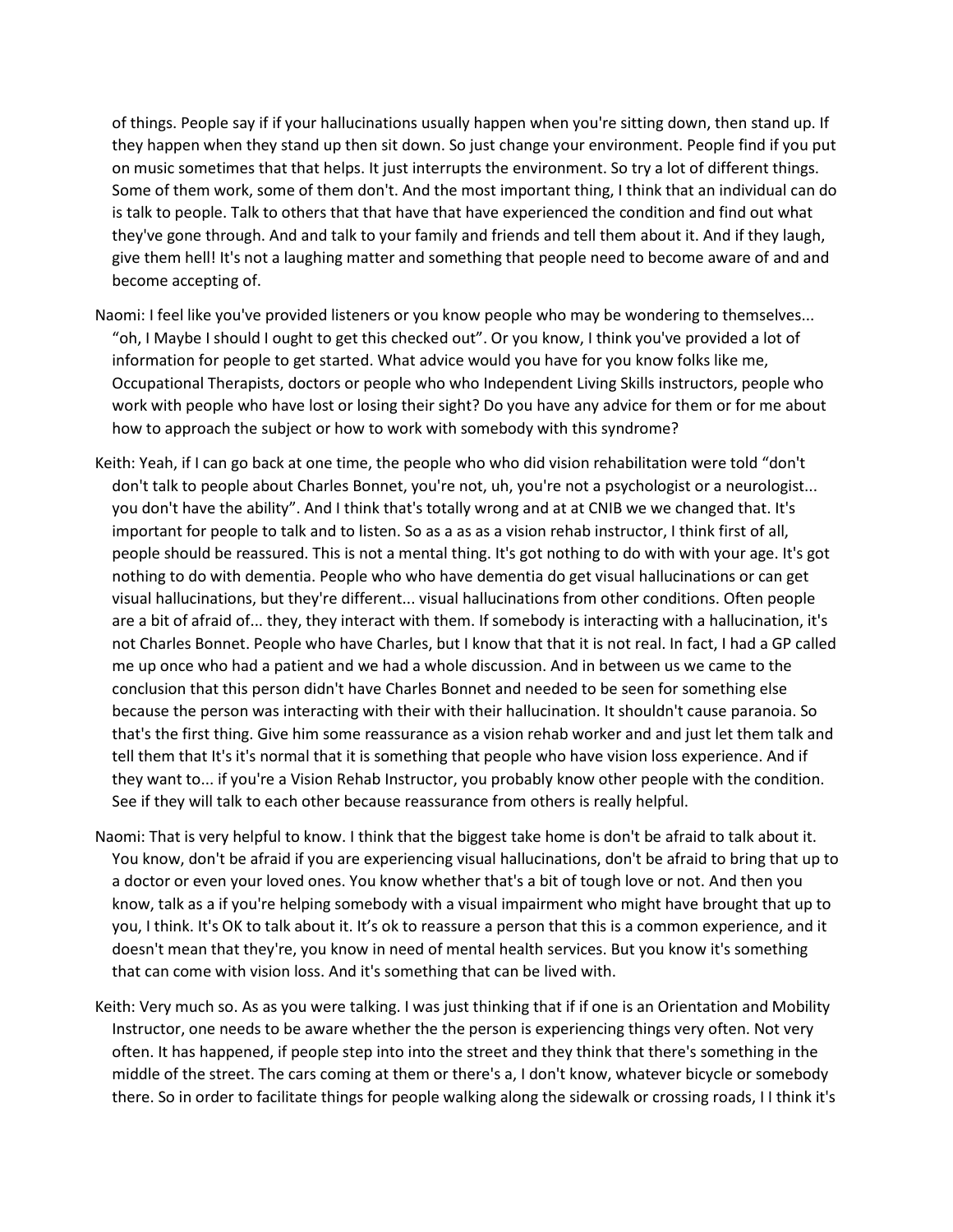important to understand that people might get a shock from a sudden a sudden thing happening. Uh, I I had a a a friend in in the in the UK who he was a retired General practitioner who had macular degeneration and he told me the story about how he got driving in the car with his wife. And on several occasions he would grab her by the arm and say stop. She said why? He said there's A tree in the middle of the road. One has to be aware of these possibilities and. See looking at how that might affect somebody.

Naomi: Right, absolutely? I mean, that's that. that's a real safety concern. If you're doing oriented orientation and mobility instruction, and there's a tree on in the. Middle of the crosswalk. That can be a bit of a shock if you're not expecting that, or at least not letting your instructor know, will help that both of you kind of learn how to how to manage that when it comes up.

Keith: Yeah, it's very rare, but it should be something that they should be aware of.

- Naomi: For sure. You know one thing that I'm curious to know. Keith is, you've already done some research. In particular, I think it sounds like sharing. Asking people to share their experiences of the condition and the reaction to it. What are the next steps in terms of advancing research about Charles Bonnet syndrome?
- Keith: I, I think it's really important that there be more work done at the at the level of the brain. As as far as I'm aware, there's only one researcher that's already doing this. It's a a man in London, London, England. Who's a neuro neuropsychiatrist who he's done some some really fascinating stuff where he's I, I don't know how he how he's done it, but he he would take people who are hallucinating and and put them in and a do a functional MRI on their brain. And he's shown that if you're hallucinateing a particular color or a particular thing, the part of the brain that deals with that particular facet would light up. So let's say you hallucinated that there were orange things in the room. There's a, there's an area in the visual cortex of the brain that lights up that is responsible for the color orange and that would light up. So he's done quite a bit of work in that area. He's continuing to work in that area, but I think there needs to be a lot more people doing that kind of research. There's also a the auditory equivalent of Charles Bonnet, where people hear things it's got nothing to do with each other, but people who've lost hearing can also have auditor... is that the term... auditory hallucinations. And so these to me are pathways to understanding that the brain better. And I just think that there needs to be more neurologists and and neuroscientists looking at the brain looking at Charles Bonnet in the brain. Another aspect that I would like to see is people looking at possible medications that could be used to treat the more severe cases and for people who are enjoying their patterns, that's fine that they don't need treatment, but there are people who who are a bit upset about having it and could you deal with the treatment. They have been researched where they've taken various psychotropic drugs and treated people and found, you know one very odd case that would improve, but there's, there's been nothing that's really being worked on a on a on a general basis. So it would be nice to see somebody study that in more depth. So number one. I'd like to see study a more more study within the brain. Number two I'd like to see a study of medication.
- Naomi: Yeah, absolutely. Those are great future directions. Alright, well is there anything else that we didn't talk about today that you feel like it would be important for people at home listening to know about Charles Bonnet syndrome?